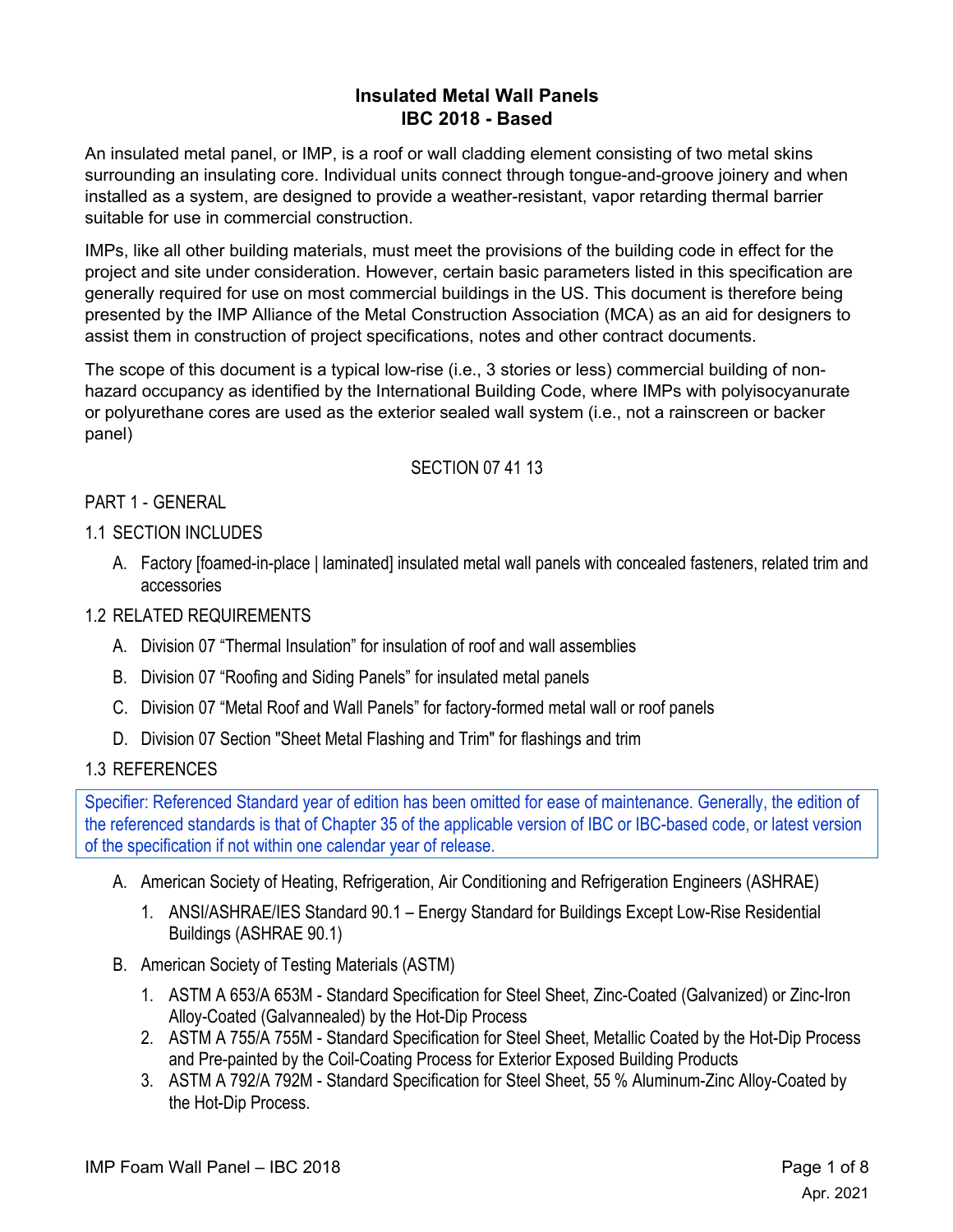- 4. ASTM A 924/924M Standard Specification for General Requirements for Steel Sheet, Metallic-Coated by the Hot-Dip Process
- 5. ASTM C 273/C 273M Standard Test Method for Shear Properties of Sandwich Core Materials
- 6. ASTM C 518 Standard Test Method for Steady-State Thermal Transmission Properties by Means of the Heat Flow Meter Apparatus
- 7. ASTM C 1363 Standard Test Method for Thermal Performance of Building Materials and Envelope Assemblies by Means of a Hot Box Apparatus
- 8. ASTM D 1621 Standard Test Method for Compressive Properties of Rigid Cellular Plastics
- 9. ASTM D 1622/D 1622M Standard Test Method for Apparent Density of Rigid Cellular Plastics
- 10. ASTM D 1623 Standard Test Method for Tensile and Tensile Adhesion Properties of Rigid Cellular **Plastics**
- 11. ASTM D 2126 Standard Test Method for Response of Rigid Cellular Plastics to Thermal and Humid Aging
- 12. ASTM D 2244 Standard Practice for Calculation of Color Tolerances and Color Differences from Instrumentally Measured Color Coordinates
- 13. ASTM D 4214 Standard Test Methods for Evaluating the Degree of Chalking of Exterior Paint Films
- 14. ASTM D 6226 Standard Test Method for Open Cell Content of Rigid Cellular Plastics
- 15. ASTM E 72 Standard Test Methods of Conducting Strength Tests of Panels for Building Construction
- 16. ASTM E 84 Standard Test Method for Surface Burning Characteristics of Building Materials
- 17. ASTM E 283/E 283M Standard Test Method for Determining Rate of Air Leakage Through Exterior Windows, Skylights, Curtain Walls, and Doors Under Specified Pressure Differences Across the Specimen
- 18. ASTM E330/E330M Standard Test Method for Structural Performance of Exterior Windows, Doors, Skylights and Curtain Walls by Uniform Static Air Pressure Difference.
- 19. ASTM E 331 Standard Test Method for Water Penetration of Exterior Windows, Skylights, Doors, and Curtain Walls by Uniform Static Air Pressure Difference
- 20. ASTM E 1592 Standard Test Method for Structural Performance of Sheet Metal Roof and Siding Systems by Uniform Static Air Pressure Difference
- 21. ASTM E 2357 Standard Test Method for Determining Air Leakage Rate of Air Barrier Assemblies.
- C. FM Approvals (FM)
	- 1. FM 4880 Approval Standard for Class 1 Fire Rating of Insulated Wall or Wall and Roof/Ceiling Panels, Interior Finish Materials or Coatings and Exterior Wall Systems
	- 2. FM 4881 Approval Standard for Class 1 Exterior Wall Systems
- D. International Code Congress (ICC)
	- 1. IBC 2018 2018 International Building Code
- E. ICC Evaluation Service (ICC-ES)
	- 1. ICC-ES AC04 Acceptance Criteria for Sandwich Panels
- F. National Fire Protection Association (NFPA)

Specifier: IBC 2018 references the 2012 edition of NFPA 285. However, some choose to adopt the 2019 version due to significant changes in the test procedure addressing panelized systems with joints. To eliminate confusion, this specification explicitly references 2012. Edit as necessary.

- 1. NFPA 285 Standard Fire Test Method for Evaluation of Fire Propagation Characteristics of Exterior Wall Assemblies Containing Combustibles Components, 2012 version.
- 2. NFPA 286 Standard Methods of Fire Tests for Evaluating Contribution of Wall and Ceiling Interior Finish to Room Fire Growth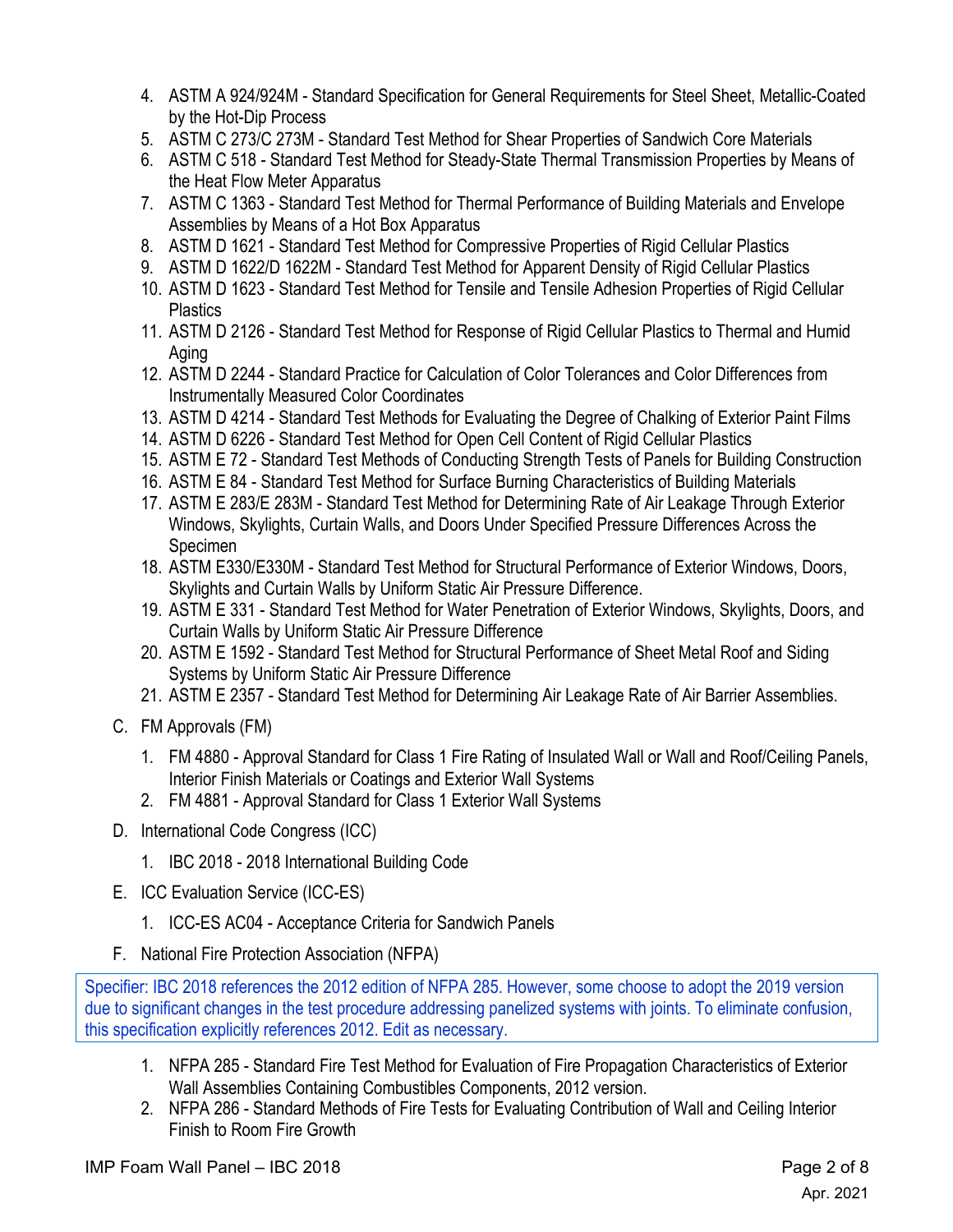- G. Underwriters Laboratories (UL)
	- 1. UL 723 Standard for Test for Surface Burning Characteristics of Building Materials
	- 2. UL 1040 Fire Test of Insulated Wall Construction
	- 3. UL 1715 Fire Test of Interior Finish Material

## 1.4 DESIGN REQUIREMENTS

A. The insulated metal wall panels shall be metal faced foam core sandwich panels produced on a [continuous | discontinuous] process manufacturing line under strict quality control and must be independently audited by a recognized audit facility/testing lab. The wall panel system (panel thickness, gauge, spans, connections) shall be designed to resist specified wind loads, thermally induced movement, and exposure to weather without failure.

## 1.5 DELIVERY STORAGE AND HANDLING

- A. Protect products of metal panel system during delivery, storage, and handling to prevent staining, denting, deterioration of components or other damage. Product panels and trim bundles during shipping.
	- 1. Deliver insulated metal panels in original containers with seals unbroken and labeled with manufacturer's name, product brand name and type, date of manufacture, and directions for storage.
	- 2. Store in accordance with manufacturer's written instructions.
	- 3. Cover insulated metal panels with temporary shelter and from direct sunlight until all components are installed.

#### 1.6 WARRANTY

- A. Manufacturer's Warranty: Submit manufacturer's written two (2) year limited warranty providing materials to be free from defects in material and workmanship from the date of production excluding coil coatings and paint finishes that are covered under a separate warranty.
- B. Paint Finish Warranty: Submit Manufacturer's limited warranty on the exterior paint finish for adhesion to the metal substrate and on the exterior paint finish for chalk, fade, and cracking.

Specifier: Choose applicable paint system specification.

- 1. Fluoropolymer (PVDF) Two-Coat System:
	- a. Chalk in excess of a numerical rating of eight (8) when measured in accordance with the standard procedures outlined in ASTM D 4214
	- b. Fade or change in color in excess of five (5) E units when calculated in accordance with ASTM D 2244. The color change is to be measured on exposed painted surface cleaned of surface soils and oxidation.
	- c. Failure of adhesion, peeling, checking, or cracking.
	- d. Warranty Period: Twenty (20) years from the date of Substantial Completion, or twenty (20) years and 3 months from the date of shipment from manufacturer's plant, whichever occurs first.
- 2. Silicone Modified Polyester (SMP) Two-Coat System:
	- a. Chalk in excess of a numerical rating of eight (8) when measured in accordance with the standard procedures outlined in ASTM D 4214
	- b. Fade or change in color in excess of five (5) E units when calculated in accordance with ASTM D 2244. The color change is to be measured on exposed painted surface cleaned of surface soils and oxidation.
	- c. Failure of adhesion, peeling, checking, or cracking.
	- d. Warranty Period: Twenty (20) years from the date of Substantial Completion, or twenty (20) years and 3 months from the date of shipment from manufacturer's plant, whichever occurs first.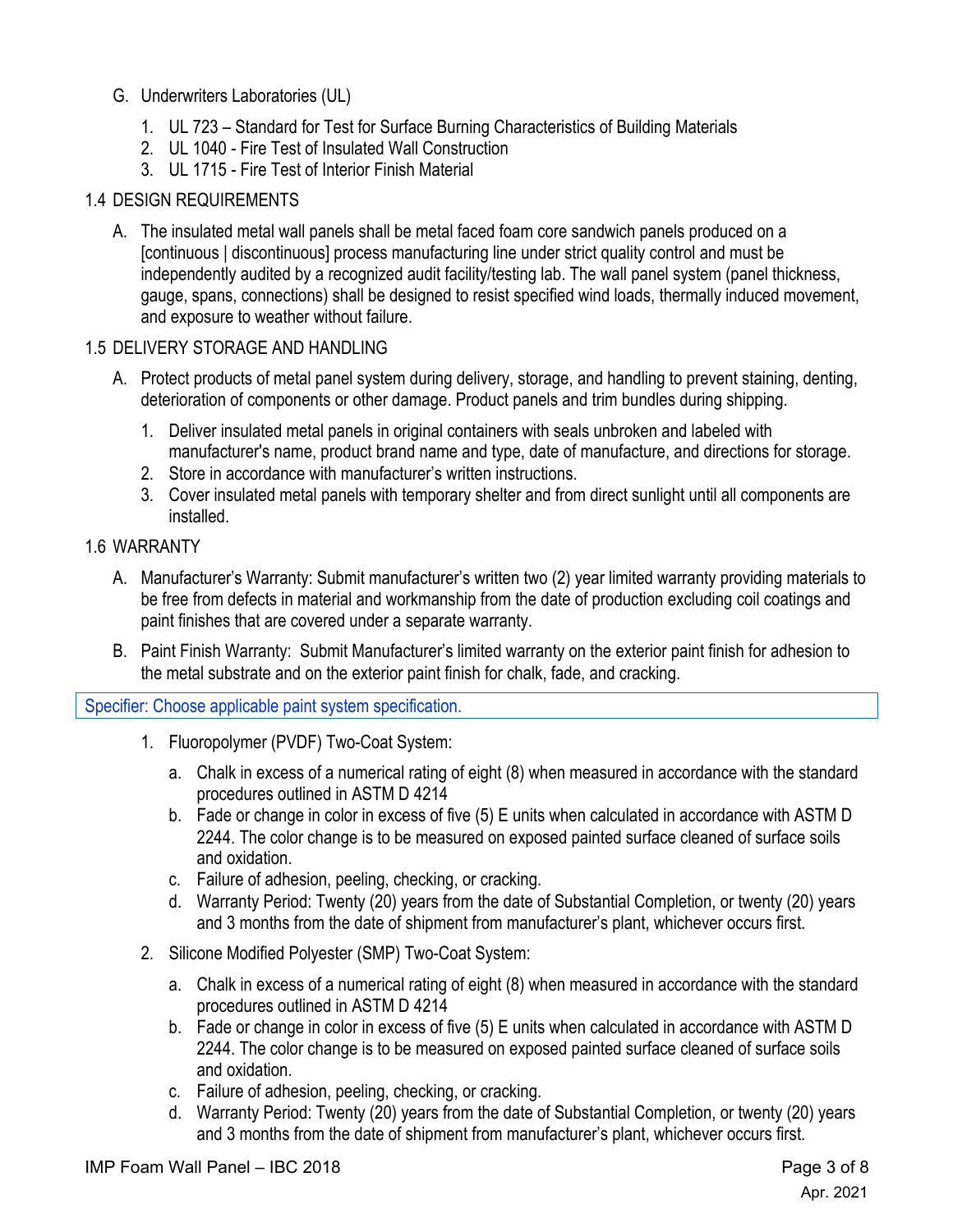C. Installer's Warranty: The installation contractor shall issue a separate warranty against defects in installed materials and workmanship, beginning from the date of substantial completion of the installation.

#### PART 2 - MATERIALS

#### 2.1 APPROVED MANUFACTURERS

- A. All Weather Insulated Panels; 929 Aldridge Rd.; Vacaville, CA 95688; (888) 970-2947; sales@awipanels.com; www.awipanels.com
- B. ATAS International; 6612 Snowdrift Rd.; Allentown, PA 18106; (800) 468-1441; info@atas.com; www.atas.com
- C. CENTRIA; 1550 Coraopolis Heights Road Suite 500; Moon Township, PA 15108; (888) 254-7099; info@centria.com; www.centria.com
- D. Green Span Profiles; 21200 FM 362; Waller TX 77484; (844) 807-7400; info@gsplc.com; www.greenspanprofiles.com
- E. Kingspan Insulated Panels, Inc.; 726 Summerhill Dr.; DeLand, FL 32724; (877) 638-3266; info@kingspanpanels.us; www.kingspan.com
- F. Metl-Span; 1720 Lakepointe Dr. Suite 101; Lewisville TX 75057; (877) 585-9969; info@metlspan.com; www.metlspan.com
- G. Norbec Inc.; 97 Rue de Vaudreuil, Boucherville, QC J4B 1K7; (877) 667-2321; info@norbec.com; www.norbec.com
- H. TrueCore; 801 Hunter Industrial Park Road; Laurens SC 29360; (864) 300-4131; info@truecorepanels.com; www.truecorepanels.com

## 2.2 PERFORMANCE REQUIREMENTS

- A. Structural performance shall be as determined by suitable pressure chamber test (positive or negative loading) such as ASTM E 72, ASTM E330, or ASTM E 1592 applied in accordance with common industry practice and published guidance from a recognized third-party evaluation criteria such as ICC-ES (AC04) or IAPMO (UES)
	- 1. Wind Loads: As determined by applicable building code or referenced standard.
	- 2. Deflection Limit: [L/180 | L/240 | L/\_\_\_]
- B. Fire Performance
	- 1. Insulated Metal Panels shall be listed and labeled in accordance with Section 2603.2 of IBC 2018
	- 2. Foam plastic insulating cores shall meet the following requirements:
		- a. Covered by corrosion-resistant steel having a base metal thickness of not less than 0.0160 inch (0.41 mm)
		- b. Foam plastic insulating core shall be tested to ASTM E 84 or UL 723 and shall have the following characteristics:
			- 1) Flame spread index: 25 or less.
			- 2) Smoke developed index: 450 or less.

Specifier: Retain or delete the following section on the basis of applicability of the exceptions to IBC 2018 2603.5.5

3. Insulated Metal Panel assemblies shall be tested in accordance with and comply with the acceptance criteria of NFPA 285.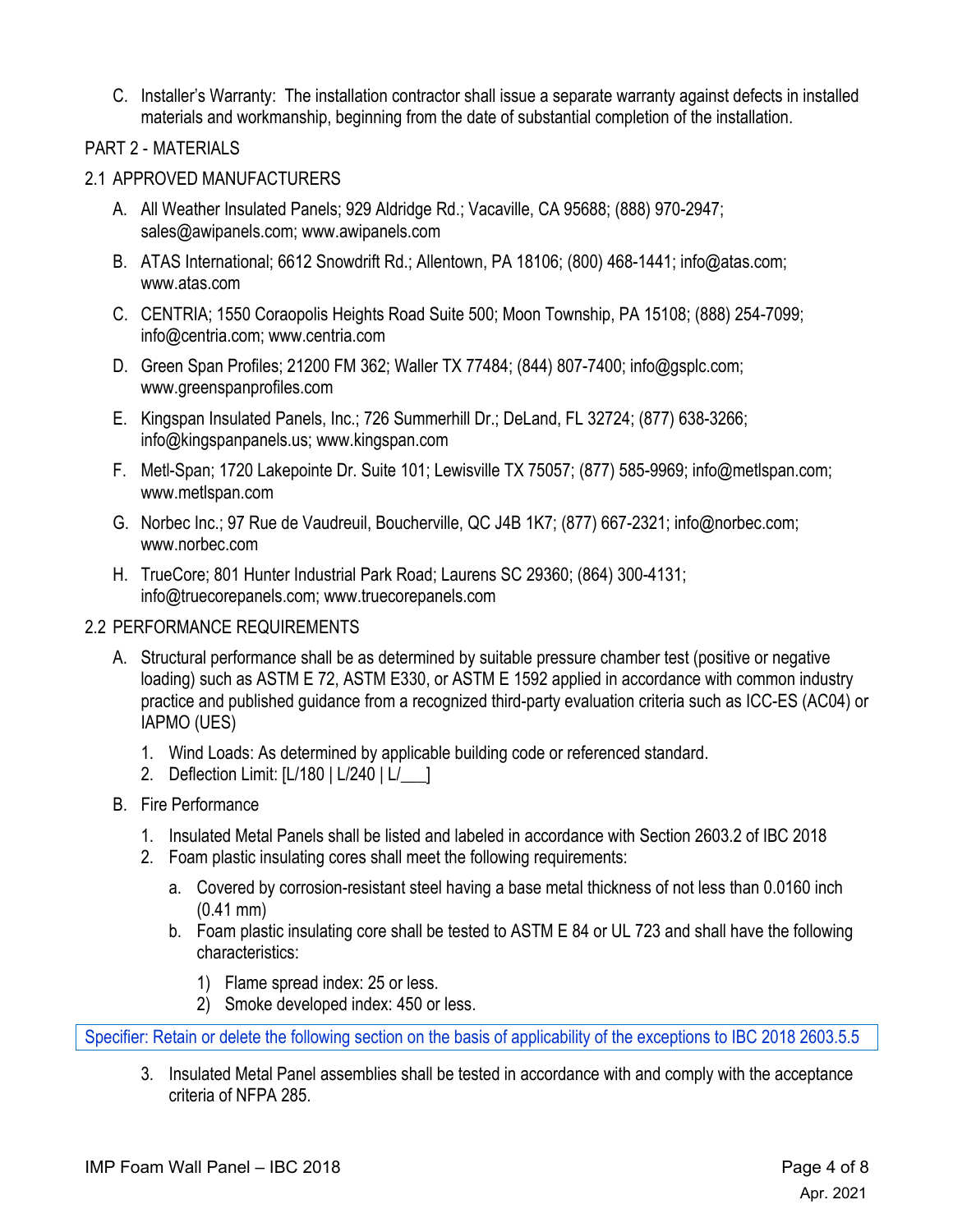Specifier: Retain or delete the following section on the basis of applicability of the exceptions to IBC 2018 2603.4.1, or if the Special Approval of IBC 2018 2603.9 applies.

- 4. Insulated Metal Panels shall be specifically approved for use without a thermal barrier based on largescale testing in accordance with one of the following tests:
	- a. NFPA 286 with the following acceptance criteria:
		- 1) Flame shall not spread to the ceiling during the 40kW exposure.
		- 2) The flame shall not spread to the outer extremity of the sample on any wall or ceiling, or adjacent to the door.
		- 3) Flashover, as defined in NFPA 286, shall not occur.
		- 4) The peak heat release rate throughout the test shall not exceed 800 kW.
		- 5) The total smoke released throughout the test shall not exceed 1,000 m2.
	- b. UL 1040
	- c. UL 1715
	- d. FM 4880

Specifier: Retain or delete the following paragraph on the basis of FM Global insurability requirements for the project.

- 5. Insulated Metal Panel assemblies shall have a Class 1 rating for wall and ceiling construction with no height restrictions in accordance with FM 4881.
- C. Thermal Performance:

Specifier: Choose U-factor or R-value compliance per ASHRAE 90.1 or applicable building energy efficiency standard. U-factor compliance requires item 1, while R-value compliance requires both items 2 and 3.

- 1. Assembly Heat Transfer Coefficient (U-factor) shall be determined by ASTM C 1363. Tested specimen must include at least two engaged side joints. Air film allowance shall be from ASHRAE 90.1 Section A9.4.1
- 2. Thermal Resistance (R-factor) of the foam core shall be determined by dividing the core nominal thickness by the k-factor for each product.

Specifier: The thermal conductivity of foam plastic changes with temperature. Many manufacturers test at 75 degree mean for comparability with fiberglass insulation. However, other temperatures may be used based on the use, occupancy and location of the building. The options shown below, 40°F mean (3.a.), or 75°F mean (3.b.) are common temperatures used in the industry and are recommended in ASTM C1058. Generally, only one is chosen.

- 3. Thermal Conductivity (k-factor) shall be determined by ASTM C 518 at the following temperature:
	- a. 40°F (4.4°C) mean: Hot side ambient of  $75\pm9^{\circ}$ F (24 $\pm5^{\circ}$ C), cold side ambient of  $5\pm9^{\circ}$ F (-15 $\pm5^{\circ}$ C)
	- b. 75°F (24°C) mean: Hot side ambient of 100±9°F (38±5°C), cold side ambient of 50±9°F (10±5°C)
- D. Air Infiltration: Assemblies of materials and components (sealants, tapes, etc.) shall have an average air leakage no more than 0.04 cfm/ft2 (0.2 l/s·m2) under a pressure differential of 1.57 psf (75 Pa) when tested in accordance with ASTM E 283 or ASTM E 2357.
- E. Weather Protection: Provide IMP system tested in accordance with ASTM E 331 under a pressure differential of 6.24 psf (300 Pa) for a test duration of 120 minutes.

# 2.3 INSULATED METAL WALL PANELS

A. The insulated metal wall panel shall have a side joint with a [horizontal interlocking concealed fastener | vertical double tongue and groover offset concealed fastener | vertical interlocking exterior skin lap exposed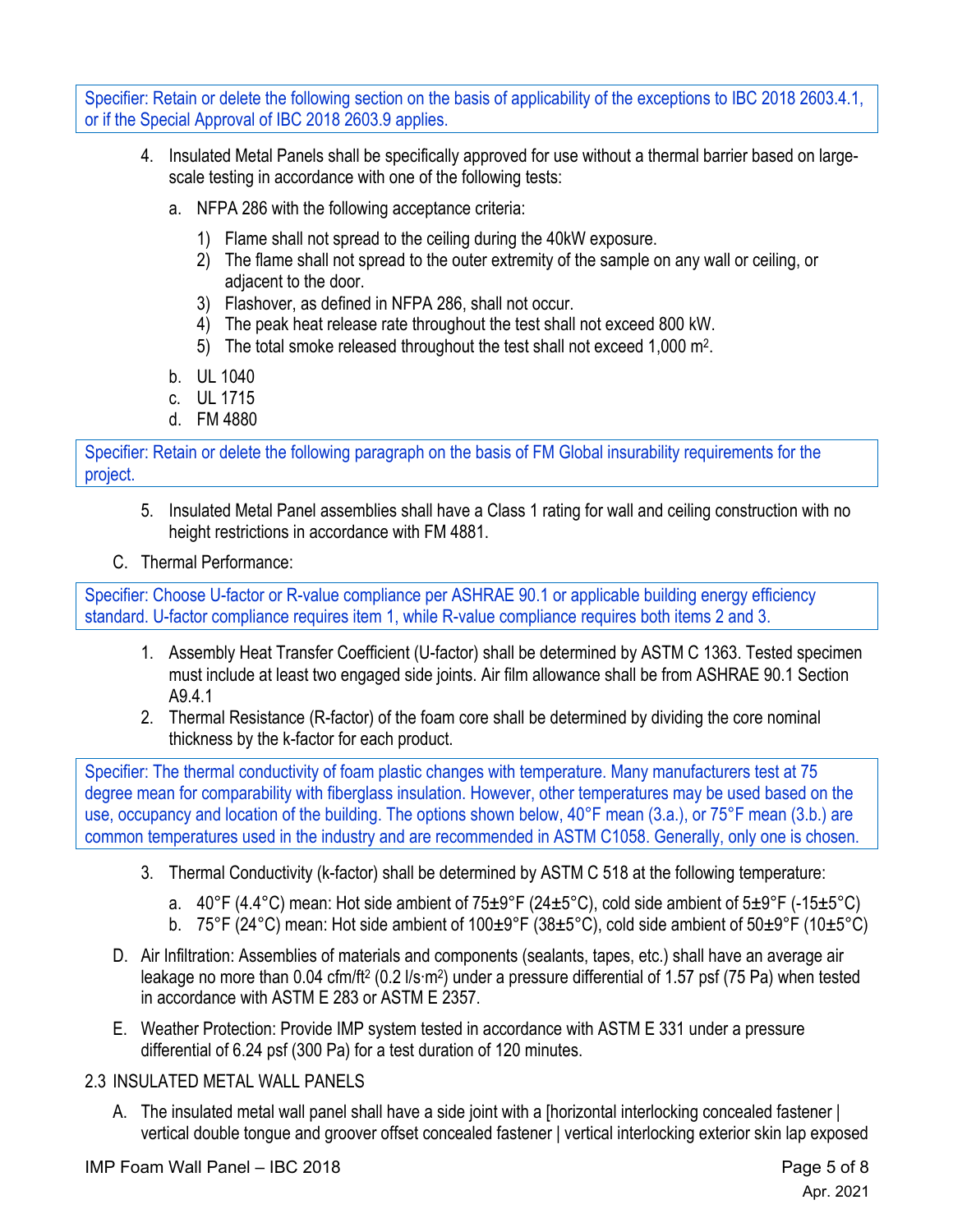fastener] design permitting exterior side installation. Fasteners shall be per manufacturer's fastening schedule and positively restrain the face sheet of the panel and adequately transfer loads to the structural supports.

- 1. Wet-Sealed Systems: Panel walls identified on the drawings as wet-sealed shall have a single, continuous bead of approved non-skinning butyl gun grade sealant applied at the panel joint prior to engagement as shown on the panel shop/erection drawings and as required by successful air/water penetration test.
- 2. Dry-Sealed Systems: Panel systems identified on the drawings as dry-sealed shall have a means to restrict air flow through the joints designed by the manufacturer and installed [in the factory | by the installer] prior to engagement as shown on the panel shop/erection drawings and as required by successful air/water penetration test.

Specifier: Choose U-factor or R-value compliance per ASHRAE 90.1 or applicable building energy efficiency standard. U-factor compliance requires item B, while R-value compliance requires both item C.

- B. Provide Insulated Metal Panel assembly with a maximum Heat Transfer Coefficient (U-factor) of [ Btu/hr·ft<sup>2</sup>·°F ( $W/m^2$ ·°C) | As shown on drawings].
- C. Provide Insulated Metal Panels with a minimum R-factor of [ \_\_\_hr·ft<sup>2</sup>·°F/Btu ( \_\_\_ m<sup>2</sup>·°C/W) | As shown on drawings].
- D. Exterior metal cover: G90 galvanized coated steel conforming to ASTM A 653 or AZ50 aluminum-zinc (Galvalume®) alloy coated steel, conforming to ASTM A 792, minimum Grade 33, pre-painted by the coilcoating process per ASTM A 755. General requirements as provided by ASTM A 924.
	- 1. The exterior profile shall be [one of the manufacturer's standard panel profiles | as shown on drawings]
	- 2. Nominal Uncoated Thickness: [0.019 inch (0.48mm) | 0.024 inch (0.61mm) | 0.029 inch (0.74mm)] minimum
	- 3. Finish: [Fluoropolymer (PVDF) Two-Coat System | Silicone Modified Polyester (SMP) Two-Coat System]
		- a. Thickness: 1.0 mil (0.025mm) nominal dry film thickness
	- 4. Color: [As shown on drawings | As selected by Architect from manufacturer's standard colors | Match Architect's custom color]
- E. Interior metal cover. G90 galvanized coated steel conforming to ASTM A 653 or AZ50 aluminum-zinc (Galvalume®) alloy coated steel, conforming to ASTM A 792, minimum Grade 33, pre-painted by the coilcoating process per ASTM A 755. General requirements as provided by ASTM A 924.
	- 1. The interior profile shall be [one of the manufacturer's standard panel profiles | as shown on drawings]
	- 2. Nominal Uncoated Thickness: [0.019 inch (0.48mm) | 0.024 inch (0.61mm) | 0.029 inch (0.74mm)] minimum
	- 3. Finish: [Polyester Two-Coat System | Silicone Modified Polyester (SMP) Two-Coat System | [Fluoropolymer (PVDF) Two-Coat System]
		- a. Thickness: 1.0 mil (0.025mm) nominal dry film thickness
	- 4. Color: [Manufacturer's Standard White | As Shown on drawings]
- F. The foam core shall meet or exceed the following physical properties:
	- 1. Compressive Strength (ASTM D 1621): 20 psi (138 kPa) minimum
	- 2. Density, in-place (ASTM D 1622): 2.0-2.6 pcf (32-42 kg/m3)
	- 3. Shear Strength (ASTM C 273): 28 psi (193 kPa) minimum
	- 4. Tensile Adhesion (ASTM D 1623): 30 psi (207 kPa) minimum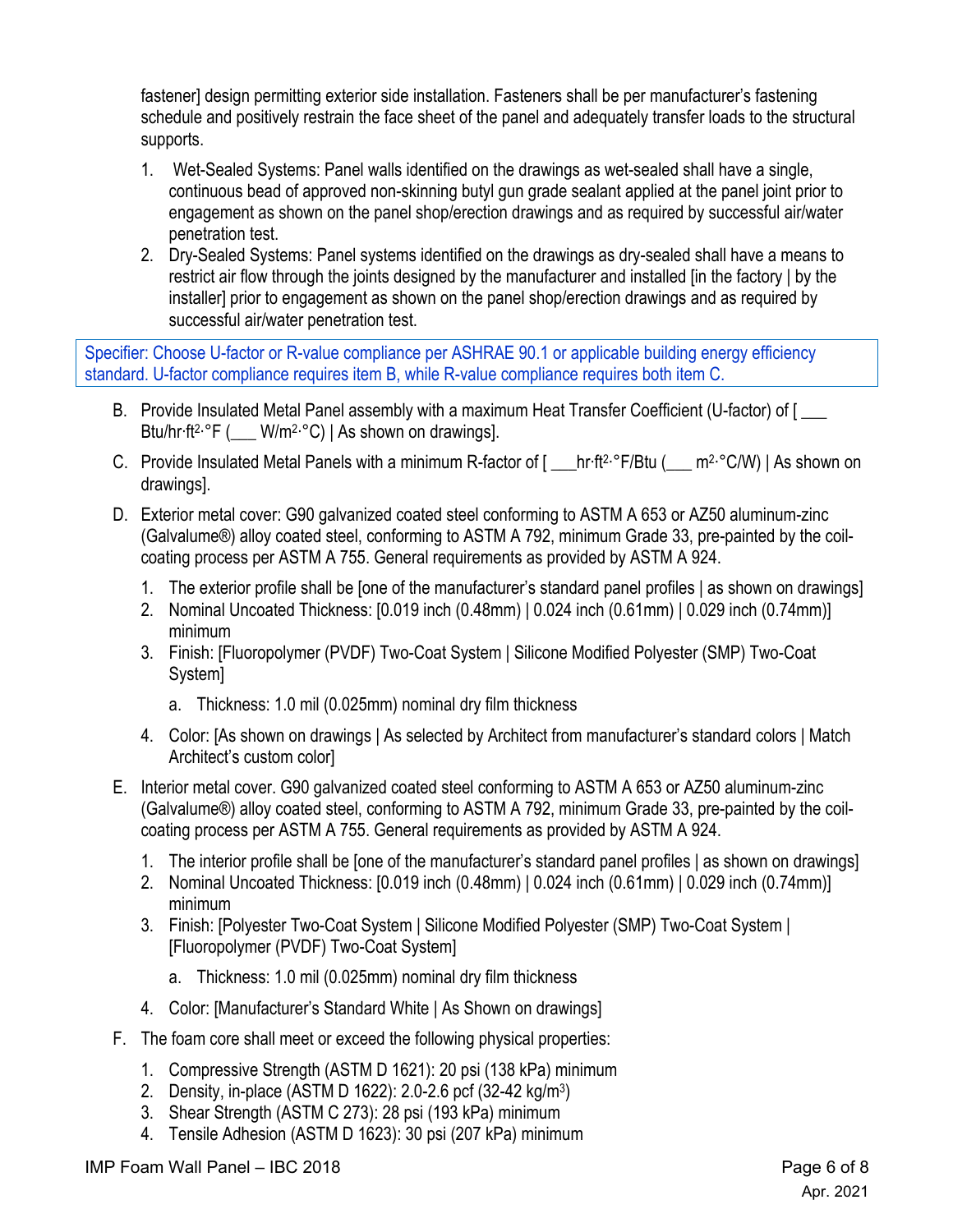- 5. Closed Cell Content (ASTM D 6226): 90% minimum
- 6. Dimensional Stability (ASTM D 2126): 14 day aged < 1% change at -20 °F (-29°C), Dry Heat 158 °F (70°C), Humid heat 158 degree °F (70°C)

# 2.4 METAL WALL PANEL ACCESSORIES

- A. Flashings: The insulated metal panel manufacturer shall furnish either the formed metal flashings or the flat stock in the same gauge, color, and paint finish system as the panel facings
- B. Panel Clips: Where shown on the panel shop/erection drawings, galvanized one-piece wall clips shall be provided by the panel manufacturer for use in concealed panel joints and shall be identical to clips used in testing.
- C. Panel Fasteners: Self-drilling or self-tapping screws and other acceptable fasteners recommended by panel manufacturer. Where exposed fasteners cannot be avoided, supply corrosion-resistant fasteners with heads matching color of metal panels by factor-applied coating, with weather tight sealing washers.
- D. Seals:
	- 1. Wet-Sealed Systems: Provide non-skinning butyl sealant and/or butyl tape in accordance with manufacturer's shop/erection drawings.
	- 2. Dry-Sealed Systems: Provide all means and materials necessary for sealing against air/water infiltration in accordance with manufacturer's shop/erection drawings.

## PART 3 - EXECUTION

- 3.1 EXAMINATION
	- A. Examine metal panel system substrate with Installer. Inspect for erection tolerances and other conditions that would adversely affect installation of metal panels.
		- 1. The contractor or installer shall examine the alignment of the steel supports before installing the metal wall panel system.
		- 2. Panel support tolerances:
			- a. Maximum deviation of steel alignment shall be limited to -0 to +3/16 inch (-0 to +4.8 mm) from the control with a 1/8 inch (3.2 mm) maximum change in deviation for any member of any 120 inch (3 m) run of panel.
		- 3. The erector shall not proceed with installation if steel support is not within the specified tolerances.
		- 4. The face of all structural members to which the panels are attached must be in the same vertical plane, flat and free of obstructions, such as weld marks, bolts, or rivet heads. In no case shall vertically installed wall panels be fastened directly to structural columns or vertical framing members. In no case shall horizontally installed wall panels be fastened directly to structural beams or horizontal framing members.

## 3.2 METAL PANEL INSTALLATION

A. Manufacturer shall provide panel contractor with written instructions for recommended product storage and handling as well as standard installation procedures.

# 3.3 FIELD QUALITY CONTROL

A. Testing Agency: Owner will engage a qualified independent testing and inspecting agency to perform tests and inspections and to prepare test reports.

# 3.4 PROTECTION AND CLEANING